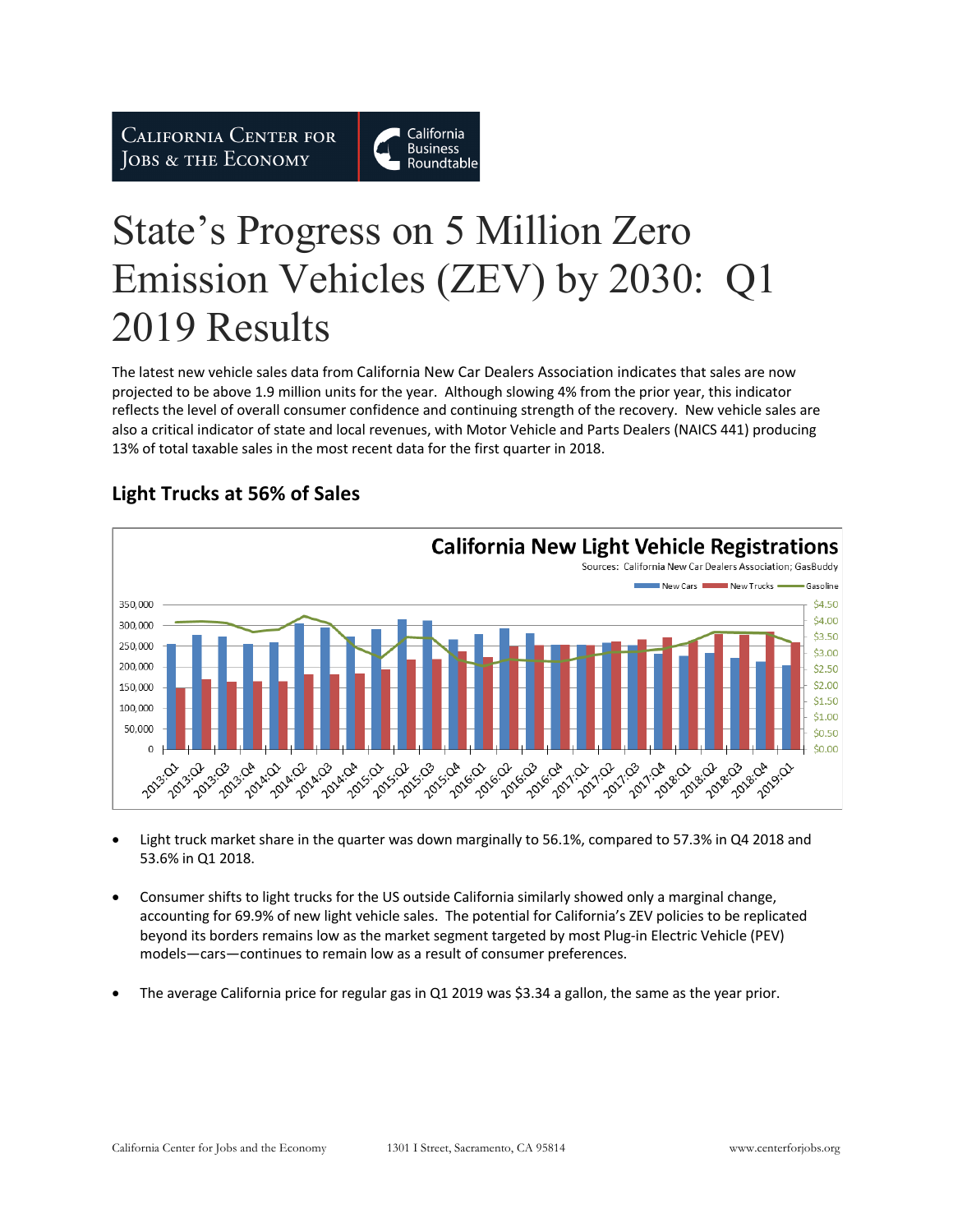| 2019:Q1 |           | 2018:Q4 |           | 2018:Q1 |           |
|---------|-----------|---------|-----------|---------|-----------|
| number  | mkt share | number  | mkt share | number  | mkt share |
| 26,053  | 5.6%      | 33,415  | 6.7%      | 13,657  | 2.8%      |
| 9,615   | 2.1%      | 17,310  | 3.5%      | 13,534  | 2.8%      |
| 35,668  | 7.7%      | 50,725  | 10.2%     | 27,191  | 5.6%      |
| 19,937  | 4.3%      | 22,133  | 4.4%      | 19.416  | 4.0%      |
| 55,605  | 12.0%     | 72,858  | 14.6%     | 46,607  | 9.5%      |
|         |           |         |           |         |           |

#### **PEV Sales Mixed Results in 1st Quarter**

*Source: Derived from California New Car Dealers Association*

- Compared to the same quarter a year ago, PEV sales were up 31%. However, compared quarter-to-quarter, sales dropped 30% from Q4 2018.
- Battery Electric Vehicles (BEVs) sales remained elevated but down from the prior quarter (from 6.7% to 5.6% share of total sales), primarily as Tesla has moved from completing deliveries on its order backlog for Model 3 to current sales from its direct order system. As their sales shift is completed, the quarterly sales numbers will better reflect the longer term market and potential market penetration for ZEVs. Tesla sales volume in this quarter was 20,491 (15,805 of which were Model 3), or 79% of all BEVs sold in the state. Chevy Bolt, generally in the same price range as Model 3, shows only 2,285 units for the quarter.

While the comparative performance of the Model 3 and Bolt suggest that pricing alone is not the dominant factor in consumer decisions for these vehicles to date, expansion of BEV sales to moderate income consumers will be affected by the availability of state and federal credits and other pricing issues, as illustrated in areas that have pulled back on subsidies (e.g., Georgia, Denmark, Netherlands) or substantially increased them (e.g., Norway). California has already eliminated its credits to the primary BEV consumers through enactment of income limits. Both Tesla and GM have since passed the 200,000 sales threshold after which the federal credits are phased out. Nissan previously was expected to become the third automaker to reach this limit, but lower-than-expected sales of its Leaf model have pushed the expected date further out. Tesla recently halted online-ordering of its long awaited \$35,000 Model 3 option shortly after it was introduced, although press reports indicate this version is still available through phone and in-store sales.

Press reports also indicate Tesla has shifted to China and Europe to rebuild its sales volume. These moves include recent introduction of Model 3 in China and current construction of its Gigafactory 3 in Shanghai. US Census Bureau trade data shows California origin exports of motor vehicles—of which Tesla is the only remaining California producer—in the first three months of 2019 jumped by \$1.1 billion to the EU, and by \$0.3 billion to China for February and March.

• Plug-in Hybrid Vehicles (PHEVs) showed one of the strongest shifts in this quarter, plunging 31% from Q1 2018 and 44% from Q4 2018. While these sales losses were replaced by the overall BEV gains, the drop in PHEVs combined with the softening BEV sales produced the decline in the PEV total.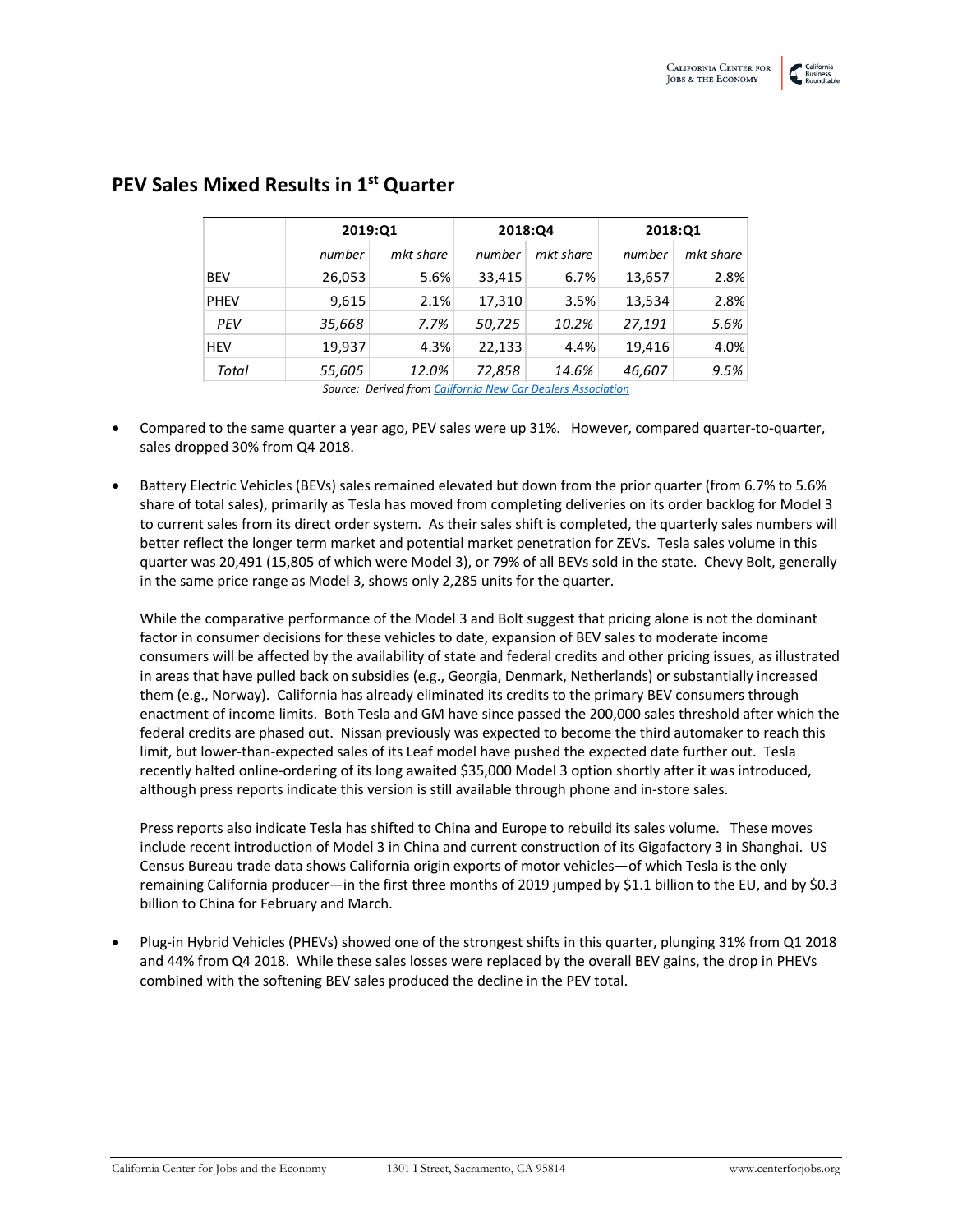

#### **Alternative Market Share Still Above Long-term Trend but Softening**

- Until recent data was taken over by Tesla's backlog deliveries, the longer term trend line for sales of alternative fuel vehicles deviated little from an average market share of 9.1%. The sales mix instead changed as consumers open to these vehicles shifted from battery Hybrid Vehicles (HEVs) to PEVs as more models became available in that class.
- HEV market share, however, has stabilized in recent quarters. After dropping to a low of 4.0% in the first half of 2018, it has been level at 4.3 – 4.4% now in the past 3 quarters, possibly suggesting consumers no longer view these vehicles as transitional technology but as the option for those shopping primarily based on fuel efficiency. This stability is in marked contrast to the plunge in sales of the combustion vehicle component of the ZEV mix, PHEVs as discussed above.
- The most recent quarter results show the total alternative market share dropping from the recent high of 14.6% in the previous quarter to 12.0%.
- Whether the longer term trend line resets closer to this quarter's results or whether 12.0% is only a point to something lower remains dependent on the extent to which the combustion vehicle component of the mix-PHEVs and HEVs—turn out to be transitional technologies as many analysts expect or due to price competitiveness, remain the primary offering from the state's regulations available to middle and lower income buyers. In the case of current policy proposals for vehicle fuels, including those that would further shrink an already isolated and volatile state fuels market, this factor will define the degree to which such policies will shift the cost of these policies even more onto the moderate and lower income portion of the population.
- Additional pricing uncertainty and consequent long term market share also is subject to the continuing dispute between California and the federal government over the state's ZEV waiver and proposed amendments to the Corporate Average Fuel Economy (CAFÉ) regulations. With federal credits expiring as producers reach their sales ceilings, the subsidies made possible through expanding the sale of regulatory credits created under the prior ZEV/CAFE structure become more significant to vehicle pricing. While shifting the cost burden from public coffers to an unadvertised charge on consumers buying traditional cars and trucks, these credits were previously set to take on an increasing role in subsidizing future sales of these vehicles, in particular BEV models currently targeted to the higher income segments of the market.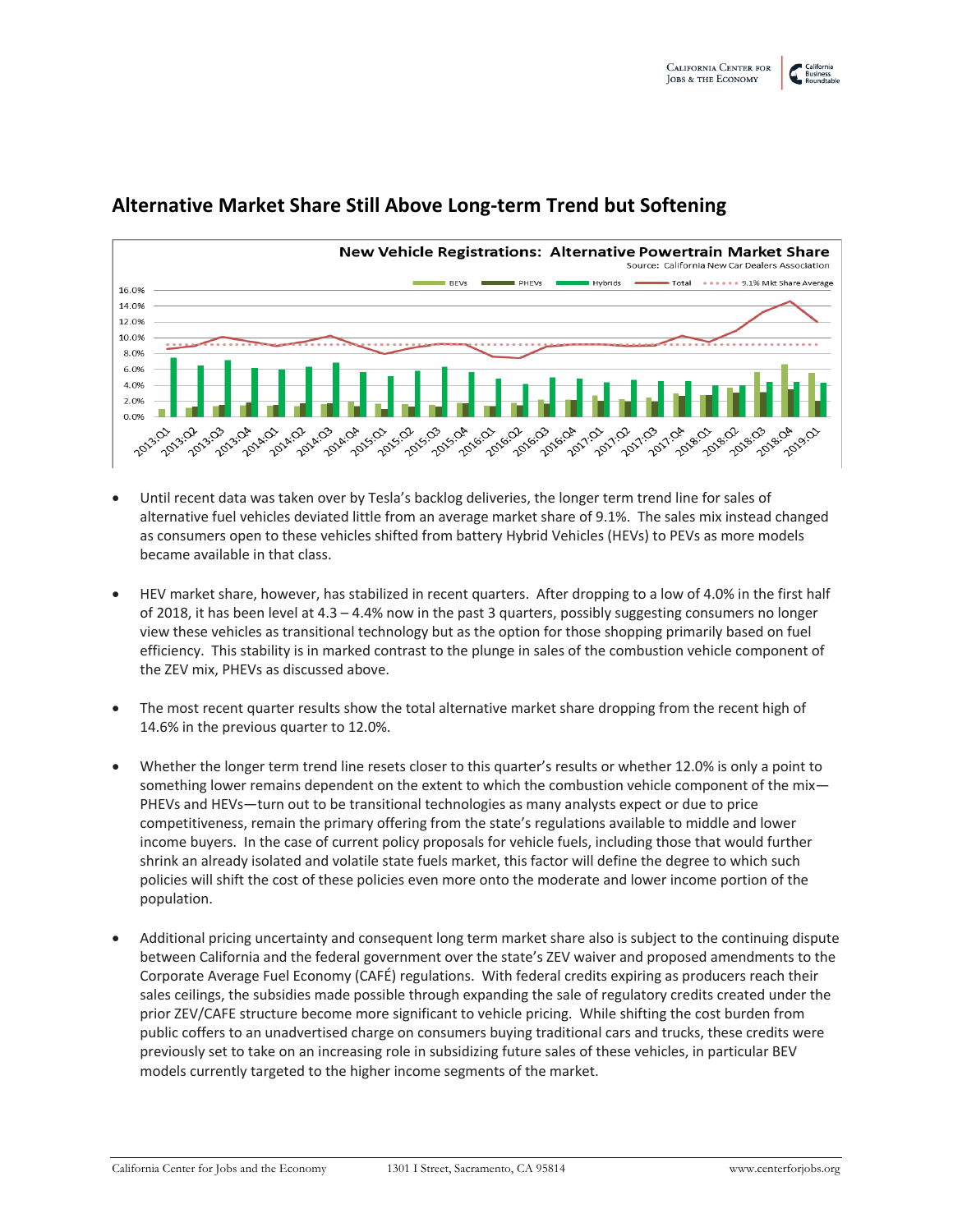## **Cumulative PEV Sales at 11.2% of 2030 Goal—True ZEVs at 6.2%**

As part of the AB 32 climate change program, Executive Order B-48-18 administratively created a goal of 5 million zero-emission vehicles (ZEVs) on California roads by 2030. This action expands on the prior Executive Order B-16- 2012, which set a goal of 1.5 million by 2025, with a sub-goal that their market share is expanding at that point. While these goals were set administratively, they are embodied in the state's climate change strategies, and both public and utility ratepayer funds are being used to create the refueling infrastructure required for these motorists.

Rather than only true ZEVs, the numbers in the Executive Order and previous interpretations by the agencies indicate the goal is to be achieved by both BEVs that run only on electricity and combustion PHEVs that run on both electricity and motor fuels. Consequently, only a portion of the vehicles being counted to meet the zero emission goal—roughly half based on current sales volumes—will in fact produce zero emissions when driven. Additionally, FCEVs (fuel cell electric vehicles) also would count towards the ZEV total, but CNCDA data show total market share for these vehicles to date at around 0.1%.

Using this more flexible interpretation that includes both true ZEVs and combustion PHEVs, total PEV sales since 2009 account for 11.2% of the 2030 goal. True ZEV sales, however, account for only 6.2%.



*Numbers for the chart— 558,234 for 2009 through 2019 (PEVs) and 308,278 (BEVs)*

#### **Disparity Between Vehicle Sales & Vehicles On the Road**

In addition to the distortion that comes from including combustion vehicles in the ZEV total, the Executive Orders also refer to ZEVs on California roads while the agency accountings rely on sales as the measure of progress. Using prior Energy Commission reviews to account for ZEVs no longer on the roads as a result of accidents, moves out of state, and other factors that over time remove vehicles from the active fleet, the actual progress rate consistent with the Executive Order language of "vehicles on California's roads" would be 10.3% rather than the 11.6% shown in the chart below.

Carpool lane sticker data, however, suggests the differences may be even higher. As part of the overall subsidy packages available to ZEV buyers, the state also issues Clean Air Vehicle (CAV) stickers that allow single-occupant ZEVs to use carpool lanes. Qualifying ZEV models change periodically, in particular PHEVs that no longer meet the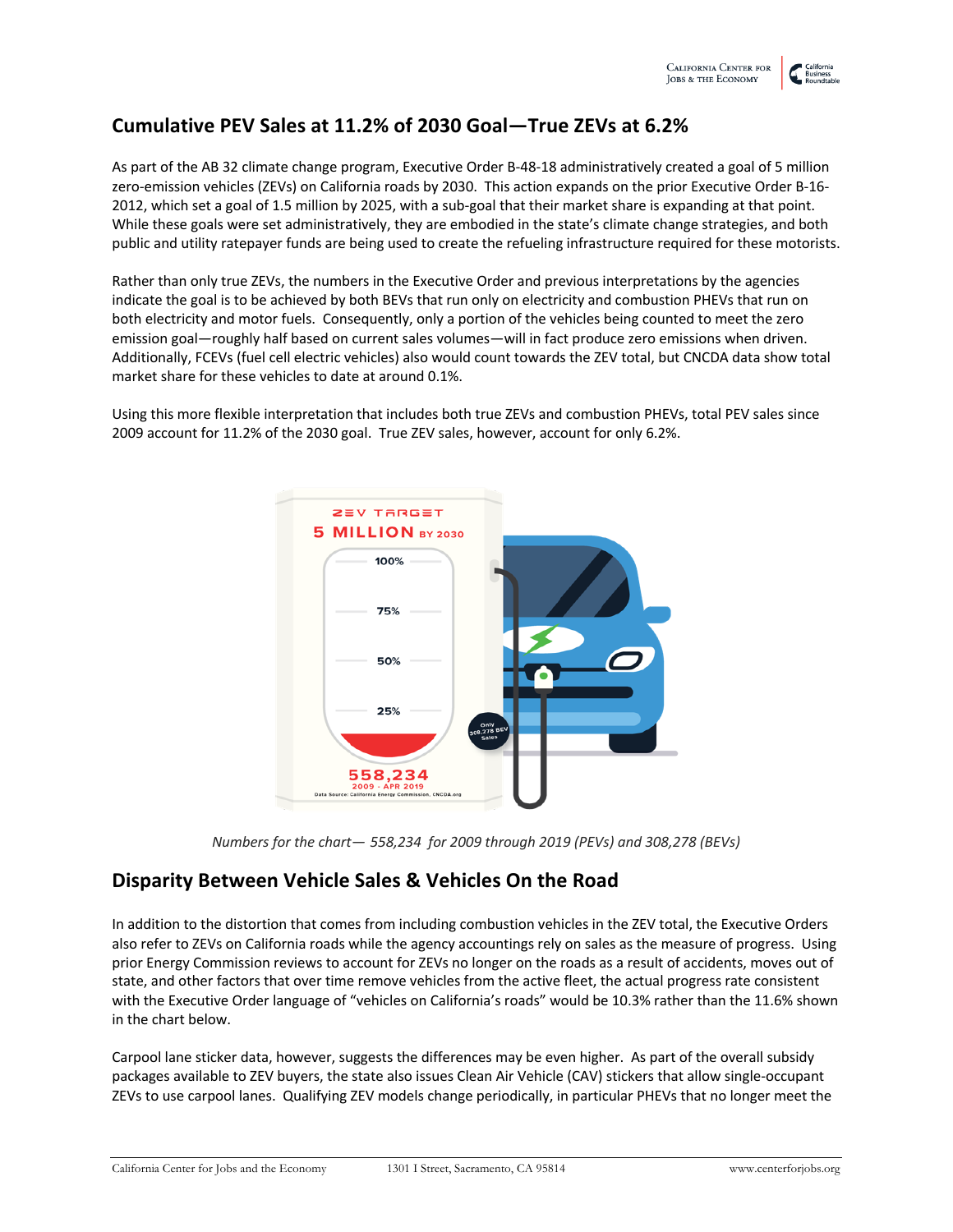overall emission standards issued by the Air Resources Board. Currently, purple decals are issued for ZEVs purchased after January 1, 2019. Red decals were issued for vehicles previously having a white (BEV) or green (PHEV) sticker and purchased in 2017 or 2018. Owners of vehicles eligible for a red decal received a pre-filled in application which only needed to be signed and mailed to DMV with the \$22 fee.

Comparing the DMV sticker data to the sales numbers suggests the actual number of ZEVs "on California's roads" are lower. As shown in the table below, the number of purple stickers issued closely matches the first quarter PEV sales. The discrepancy arises primarily from the fact that the DMV data is from April 10 and includes 10 more days of sales than the Q1 data.

|                        | <b>Stickers</b> | <b>PEV Sales</b> |
|------------------------|-----------------|------------------|
| Red Decals (2017-2018) | 151.023         | 256,188          |
| Purple Decals (2019)   | 37.046          | 35,668           |

The difference for red decals is far greater. The number of stickers is roughly the same as just the number of BEVs alone (148,301) sold in 2017 and 2018. There are several reasons why the number of stickers should be somewhat lower but not to the extent shown in the table:

- Getting a red decal required previous owners of white and green stickers (both of which expired after 2018) to submit a new application to DMV. But the state sent pre-filled out forms to all eligible owners. And while the applications required payment of a new \$22 fee, most PEV sales have been to higher income households where the fee cost likely is not an issue.
- Not every PEV is sold in areas where carpool lane access is an issue. But the vast majority are registered in zip codes where this perk would be desirable.
- Even in urban areas, carpool access is not necessarily a key issue with every PEV as survey data shows that many PEVs still are purchased by households as a second or subsequent vehicle, with traditional fuel vehicles still the primary means of commuting. Owners of older model PEVs may have found they just weren't taking advantage of the sticker perks.
- Not all PEV models, primarily PHEVs, bought in 2017 and 2018 are still eligible for a sticker. However, the Air Board's web site still shows 30 eligible PHEV models from these years.

PEVs in general are sold more to higher income, relatively more mobile households. Especially with continuing shifts of expansions and some current operations by key higher-wage industries such as Tech, Information, and Finance to other states, PEVs owned by their higher income employees may be shifting as well. The previous dropoff rates estimated by the Energy Commission may be too low, and the actual number of PEVs "on California roads" likely lower than shown in the adjusted numbers above.

## **PEV Sales by Income Levels**

Various analyses in the past have assessed the extent to which PEVs remain a higher income product, and the degree to which these vehicles have been expanding to moderate and lower income consumers. Early analyses were based on detailed income, location, and demographic information that is no longer compiled. Subsequent ones looked at location data from the state's vehicle rebates, but this information has covered a much smaller portion of overall PEV sales since implementation of the income limits.

In the charts below, the DMV zip code sticker data was converted into a uniform household penetration rate, with the calculation using the total stickers within each district and an estimated number of households from the statewide number of persons per household. The results were then graphed against per capita income (2017) for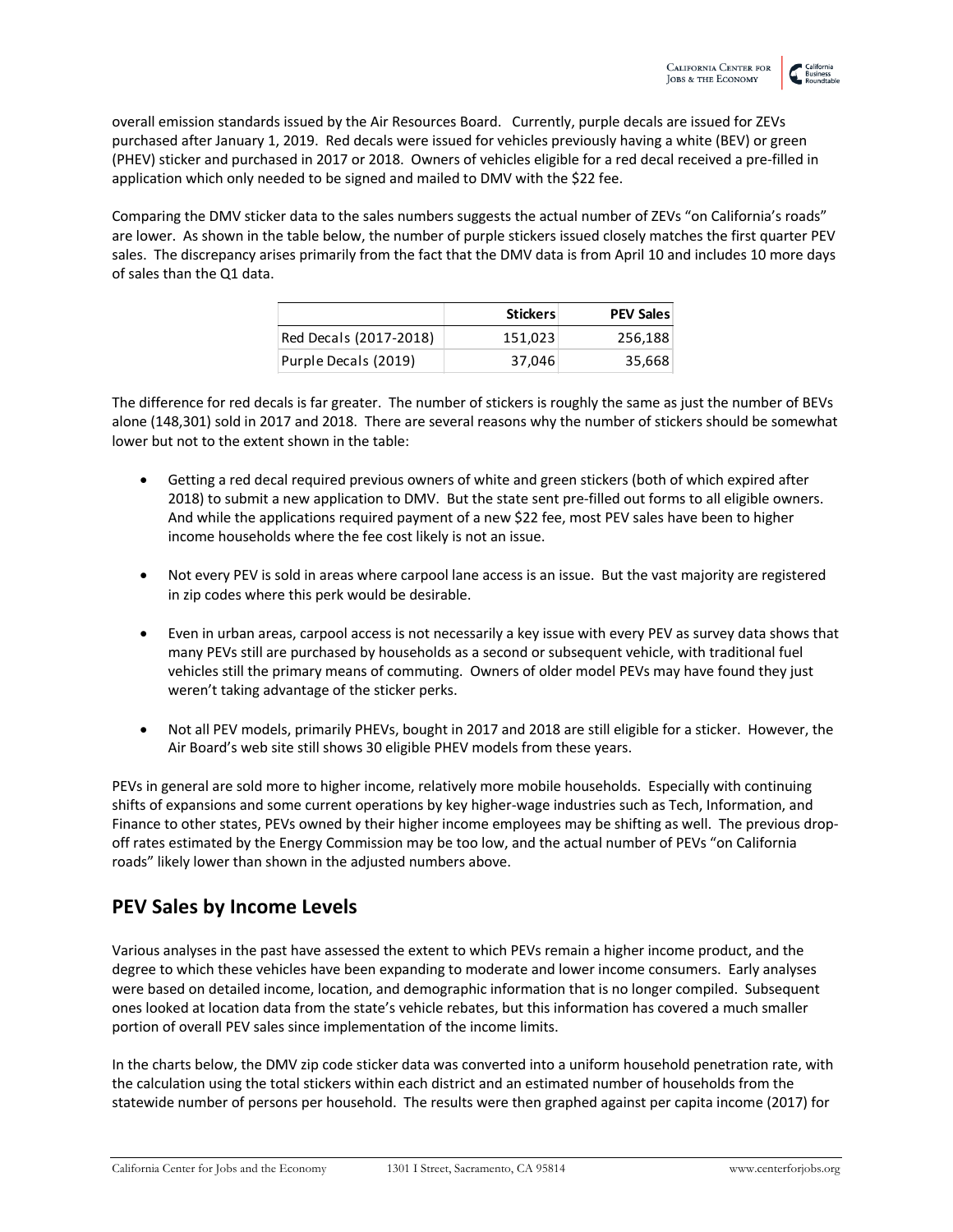each district. The percentage of households estimated to have a PEV is overall an average rate as some households have more than one PEV.







From these charts, the 48 Assembly Districts with household PEV ownership rates (2017-2019 models) of 1% or less have an average per capita income of \$45,200, below the California average of \$59,800. For Senate Districts, the comparable numbers are 24 districts with average per capita income of \$47,400. For Congressional Districts, 32 districts with average per capita income of \$44,600.

## **Battery Critical Materials Update**

In February, the Center released a report assessing the risk to the state's economy from potential shortfalls in the supply of battery critical materials, in particular cobalt. Tesla—which relies on lower cobalt battery chemistries subsequently stated its own concerns over future supplies of critical materials including battery-grade nickel, copper, and lithium. Potential expansion of PEV sales in accordance with the Executive Orders and current state policy—at the same time other nations are pursuing similar goals—will be tempered by whether equivalent actions to address these supply issues and the growing dependence on unsecure sources will also be addressed.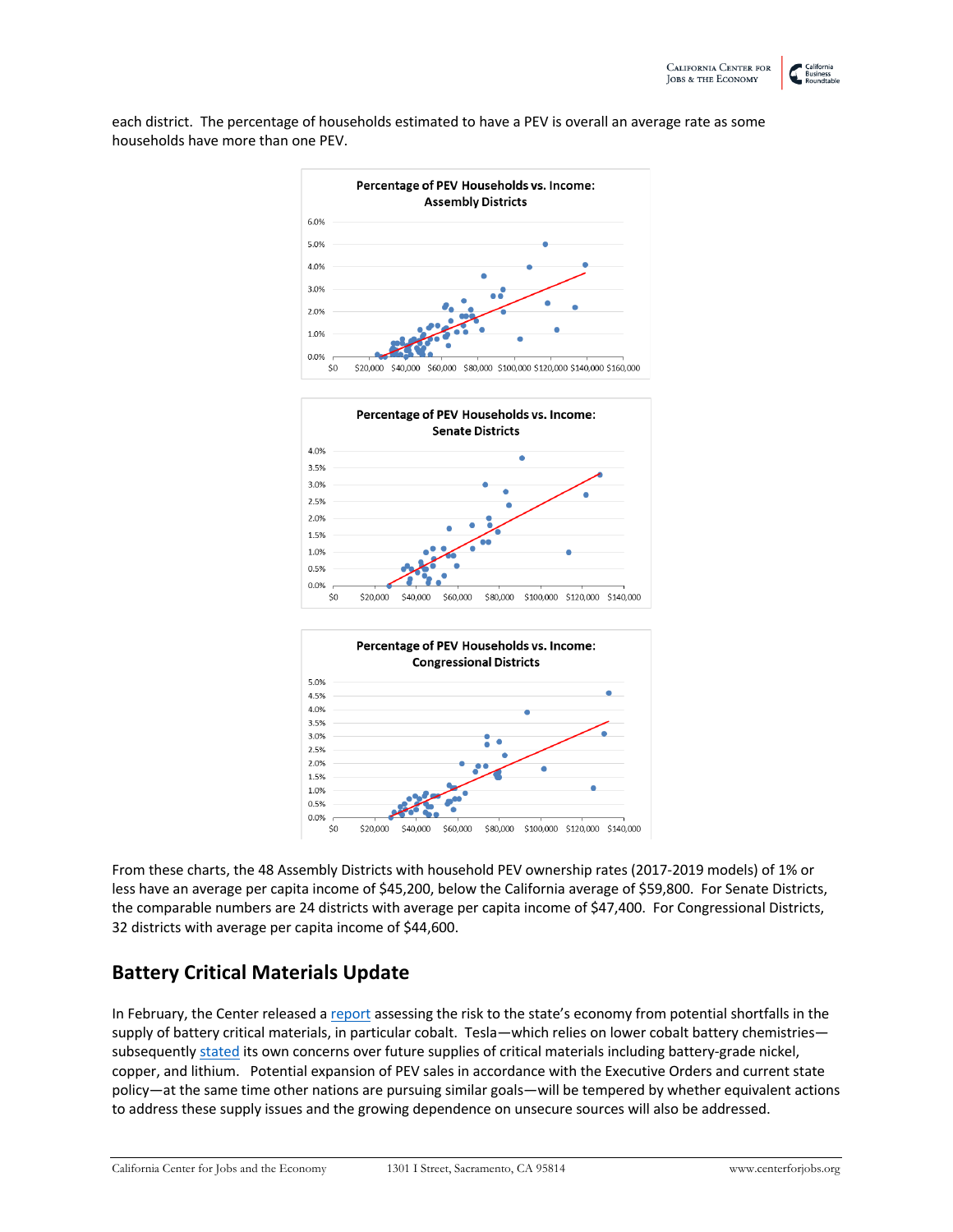In its most recent commodities production reports, US Geological Survey indicates world cobalt supplies have become even more concentrated within a single source. As shown in the chart below, revised mine production numbers for 2017 indicate the global share from Democratic Republic of the Congo (DRC) rose to 61%. Initial production estimates for 2018 show the DRC share rising even further to two-thirds of the world's supply. USGS estimates that production in all other countries combined declined.



As detailed in the Center's report, DRC is a highly volatile nation, with official corruption and virtually unceasing internal and external conflicts frequently disrupting supply flows from its mining sector. More critically, previous reports from Amnesty International and other NGOs have documented frequent abuses associated with the use of child labor, lack of worker safety, and environmental damage from artisanal mining along with mistreatment of women and other disenfranchised populations in the associated mining communities which are frequently run by rebel militia and elements of both the national and foreign militaries. Artisanal mining is estimated to provide about 20% of total DRC cobalt production.

# **Manufacturing Job Provisions of Executive Order B-16-2012 Still Not Implemented**

Executive Order B-16-2012 contains a number of provisions calling for actions to expand the ZEV and ZEV component manufacturing base in California:

*[By 2015] The State's manufacturing sector will be expanding zero-emission vehicle and component manufacturing;*

*[By 2020] The private sector's role in the supply chain for zero-emission vehicle component development and manufacturing State will be expanding.*

*[By 2025] The zero-emission vehicle industry will be a strong and sustainable part of California's economy;*

The state's current energy costs, additional labor law restrictions and litigation risks, and lengthy permitting processes continue to limit the ZEV related manufacturers choosing to locate within California. Rather than tackle these well-documented barriers to new manufacturing jobs, the most recent version of the ZEV Action Plan instead